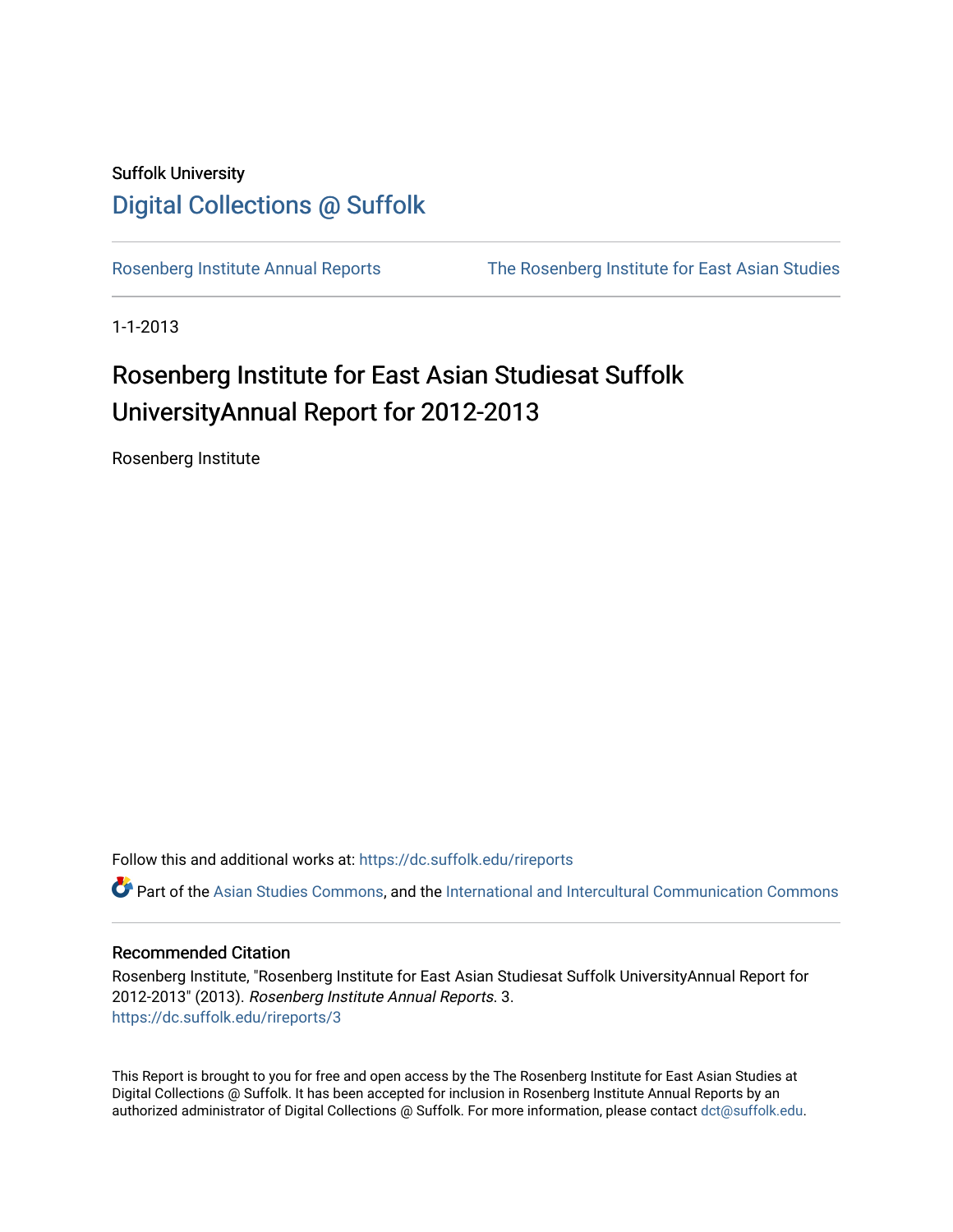# **Rosenberg Institute for East Asian Studies at Suffolk University Annual Report for 2012-2013 Ronald Suleski, PhD, Director**

## **Overview**

Happily the Rosenberg Institute continues to come to the attention of individuals and organizations both on and off campus. We were approached by the Ford Hall Forum, the nation's oldest continuously operating free public lecture series to co-sponsor a program. The Forum began in 1908 as a series of Sunday evening public meetings held at Ford Hall on Beacon Hill. The Forum is supported by Suffolk University. In spring 2013 Dr. Suleski was invited to speak before a Chinese cultural group, the *Yiwen xiaoji* (藝文小集 Arts and Culture Society) in Newton, a group of locally prominent Chinese-American citizens, a group that has previously not had any contact with Suffolk. This past academic year the re-vitalized Chinese Students and Scholars Association has also asked for Rosenberg Institute for help in sponsoring events, as did the student-run Suffolk Asian Business Club.

It is now to be expected that when Dr. Suleski visits other campuses in the area to attend an Asia-related program or reception, people will comment to him on how active the Rosenberg Institute is both as a member of the Suffolk community and as a good neighbor to the citizens of nearby Chinatown in Boston. Rosenberg Institute programs add luster to the reputation of Suffolk. Indeed, we continue to hear of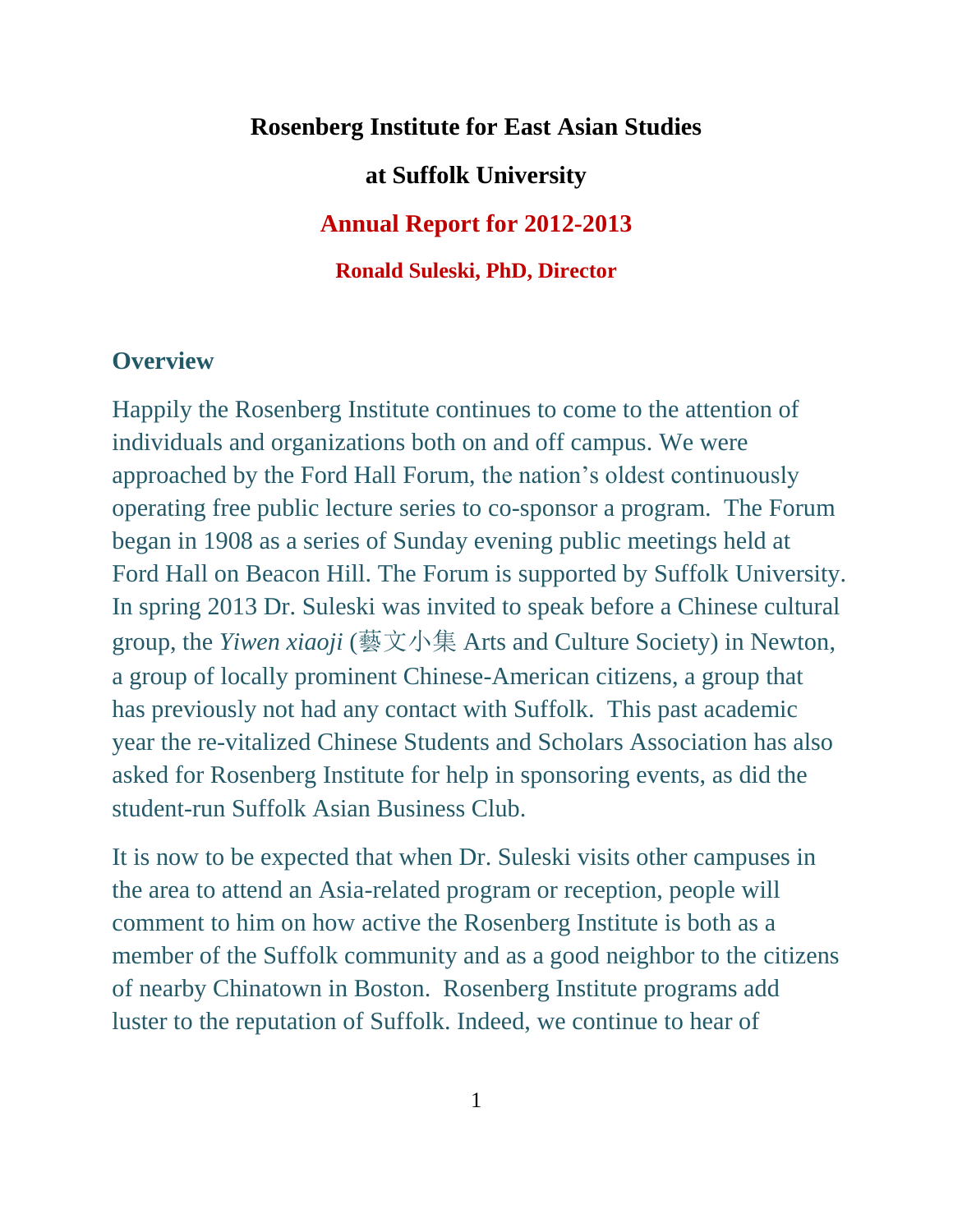students who consider study at Suffolk because of its Asian Studies program.

Under our new president James McCarthy, Suffolk is defining and stabilizing its mission and goals for the future. The president has been supportive of the Rosenberg Institute and of its mission to support global education and awareness, as has Dean Greenberg. In this past academic year the Institute has also benefitted from the cooperation of many faculty members who have willingly given public lectures under our auspices.

**A. The section below lists the activities of the Rosenberg Institute conducted in conformance with the Terms of Agreement signed in July 2007, as modified by the Memorandum by Dean Greenberg agreed to in Fall 2008. These two documents call for a series of Distinguished Visitors. We have named this the Rosenberg Institute Scholar Series.**

## **Rosenberg Institute Scholar Series**

During the academic year we scheduled 11 public programs on the Suffolk campus as part of the Rosenberg Institute Scholar Series. We continued to enjoy high audience numbers. Frequently professors assigned a talk as part of their course instruction. Talks were held both in the Munce Conference Room, which we have often used in the past, and also in the Poetry Center in the Sawyer Library. The latter is a bright venue appreciated by all (but is much in demand). We regularly found that we had a standing-room-only audience (about 60 persons) in the Poetry Center. Further, five of the talks were by Suffolk faculty or professional staff, which served to showcase the talent and depth of learning we offer students on the Suffolk campus. We sponsored a talk along with the History Department at Suffolk. Each of the talks drew audience from nearby schools and from the larger Boston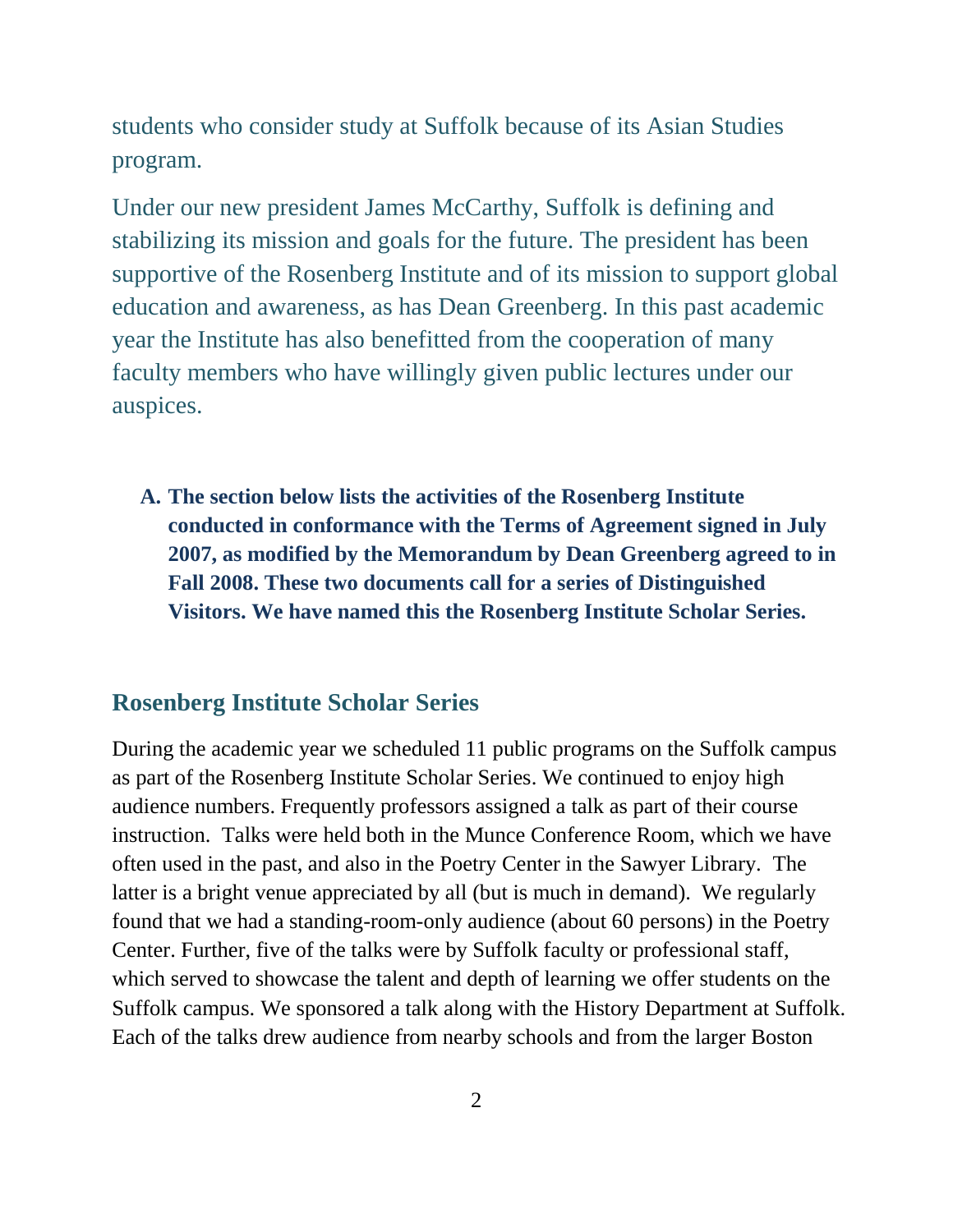community. This serves to enhance Suffolk's reputation and reinforces our contribution to the educational community here.

#### **Rosenberg Institute Scholar Series in 2012-2013**

#### **Fall 2012 Schedule**

**The Future of Chinese Seapower** 中國未來的海上實力**, Dr. Toshi Yoshihara**, Naval War College **Dr. Toshi Yoshihara**, Naval War College. Students reported this was an eye-opening talk for them because they had known nothing about China's naval strategy or about American reactions to China's naval build-up. September 2012

**Being an Asian-American in America** 美國的亞裔**, Dan Wu**, Director of Enrollment Partnership Programs, Suffolk University. Dan is a popular lecturer because he is close to the age of our students, and tells them stories of discrimination, some of it not-intended, as he was growing up in the Brookline section of Boston. October 2012

**International Business in Asia Today** 今日亞洲國際貿易**. Dr. C. Gopinath**,

Sawyer Business School, Suffolk University. This popular Sawyer School professor, known to many by his nickname Gopi, talked about consumers in India who are very poor and don't even have places to put consumer products. He then told how entrepreneurs in India are designing products and marketing strategies aimed at exactly this audience, and the surprising results when millions of people become customers. October 2013

**China's New Leadership and the Bo Xilai Scandal** 中國的新一代領導與薄熙 來醜聞**. Dr. Joseph Fewsmith,** Boston University. Coming exactly at the time a new leadership in China is taking the reins of power, we invited one of the country's leading scholars of elite politics in China to speak to our students. This could not have been a more timely talk. October 2012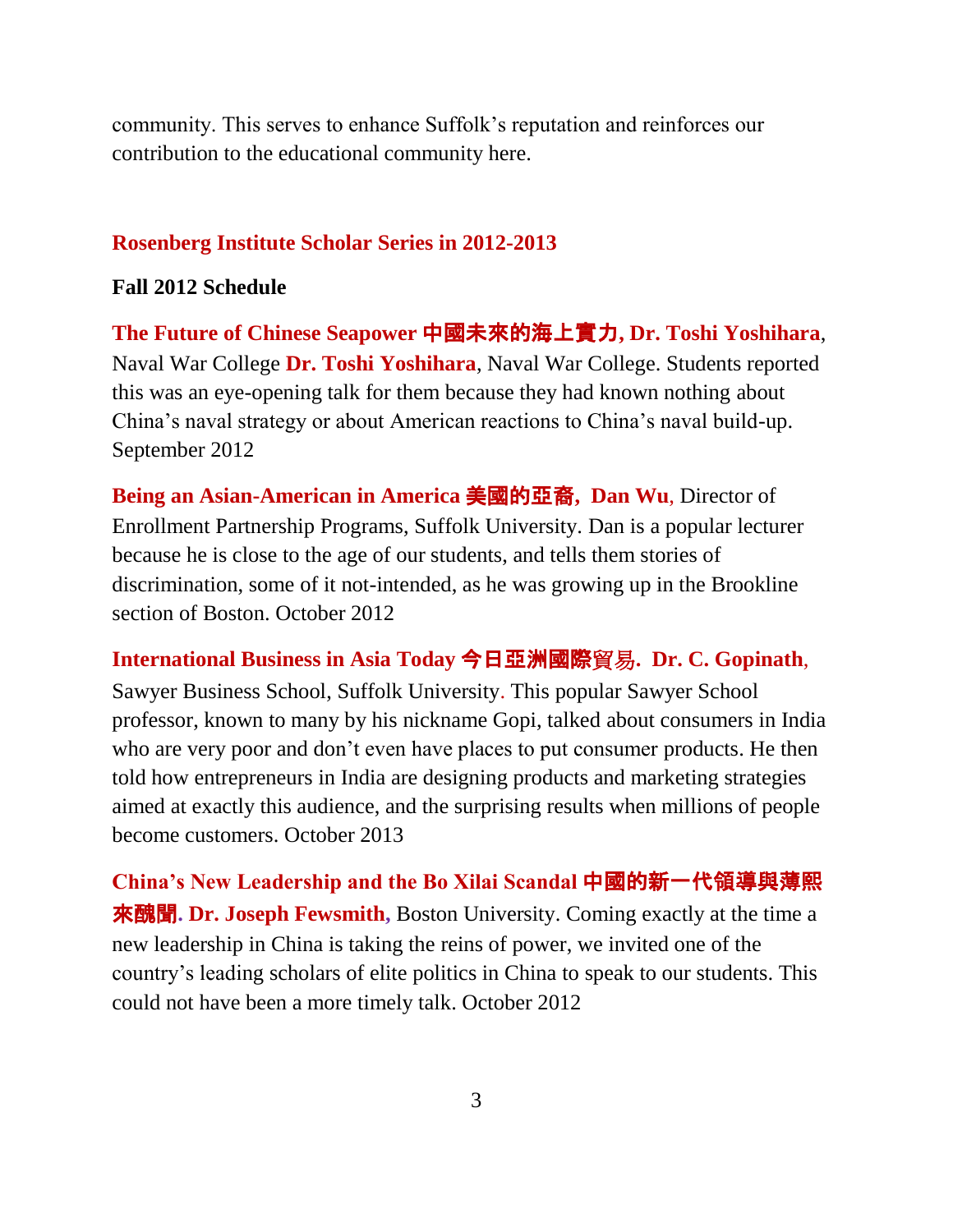**Social Outcast, Rebellious Critic: The World of Dazai Osamu (1909-1948).** 太 宰治の世界。**Dr. Sara Dillon**, Suffolk Law School. Before taking her law degree, Dr. Dillon received a PhD in modern Japanese literature from Stanford! We asked her to speak about the important author she had studied for her dissertation, to the delight of our students. November 2012

**North Korea: The Father, The Son and The Sacred System** 北韓**:** 父,子,與 聖制**. Ambassador Friedrich Lohr**, Distinguished Visiting Scholar at Suffolk, former German Ambassador to North Korea. Since Suffolk is the only university in New England, perhaps anywhere in the US, to have a former ambassador to North Korea, we asked Professor Lohr to talk to us and show slides of his official life in Pyongyang. The audience found this an intriguing talk. November 2012

#### **Spring 2013 Schedule**

**Asian American Studies Perspectives on Health, Work, and Education, Dr. Peter Nien-chu Kiang (江念祖),** Professor of Education and Director of the Asian American Studies Program at the University of Massachusetts Boston. Wellknown to the Chinese-American community in Boston, Dr. Kiang is a wellorganized and clear speaker. Scheduled for February 2013, the program had to be cancelled because of a major snowstorm which closed Suffolk.

**Italians in China, 1900-1947 Dr. Shirley Smith**, Skidmore College. The Rosenberg Institute joined with the History Department to co-sponsor this talk by a scholar who has recently published a book about Italians taking part in the colonial land-grab in China in the 1900s. Students commented favorably on the interesting slides of Italian architecture in China that she showed. February 2013

**My Writing Life: Vietnamese American Writer Andrew Lam Tells His Stories**. **Andrew Lam**, Author and NPR Commentator Andrew escaped from Vietnam with his family when he was 11. He grew up in American, but did not forget his earlier life or the cultural values of the Vietnamese. He spoke about cultural adjustment and Asian family life in the United States. March 2013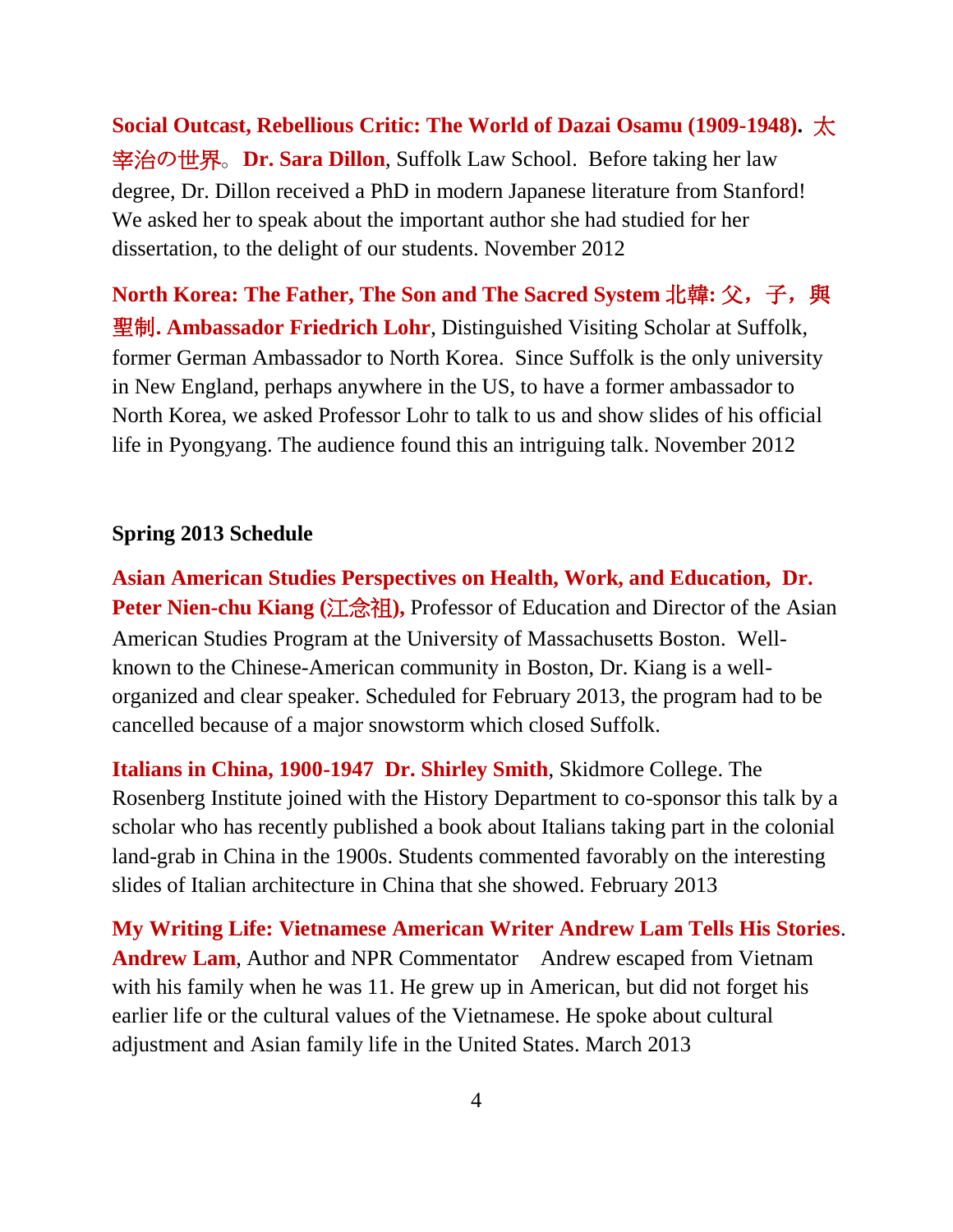**Coffee Life in Japan, Dr. Merry White**, Boston University. Dr. White tells us people in Japan drink more coffee than they do tea or beer. Coffee is the favored drink for business meetings, dating, or when hanging out with friends. Part academic study and party memoir, she told us about how coffee shops in Japan are like, but not like, Starbucks. March 2013

## **Special Public Event: The China Town Hall Meeting**

**China Town Hall**; **Local Connections, National Reflections. Ambassador Gary Locke** spoke from Beijing via a live video feed on **Issues in United States - China Relations** 中美關係 **–** 最近報告. This program, the fourth year in a row for Suffolk, was set for the Suffolk Law School. China specialist Kevin G. Nealer of the Scowcroft Group that provides risk analysis and multinational investment management consulting was to be present to introduce the program and be available to answer questions from the audience. Sponsored by the Rosenberg Institute at Suffolk University, WorldBoston (A World Affairs Council), in cooperation with the National Committee on United States China Relations (New York). Scheduled for 29 October 2012. Unfortunately, this was the night Hurricane Sandy hit the east coast, Suffolk closed, and commuters left the city. The online portion of the program went on so it could be watched at home, but we had to disassemble all of our preparations for this event at Suffolk.

**B. During the 2012-2013 academic year being reported here Suffolk again withdrew money from the earnings of the endowment fund to cover a portion of the Institute's budget. Suffolk University has been careful to honor the specific terms listed in the original agreement with Barbara and Richard M. Rosenberg. The University hired a full-time administrator (the Director) for the Institute (going well beyond the part-time position called for in the original agreement), provided professional and suitable office space for the Director, and has made available all of the necessary facilities and support services for**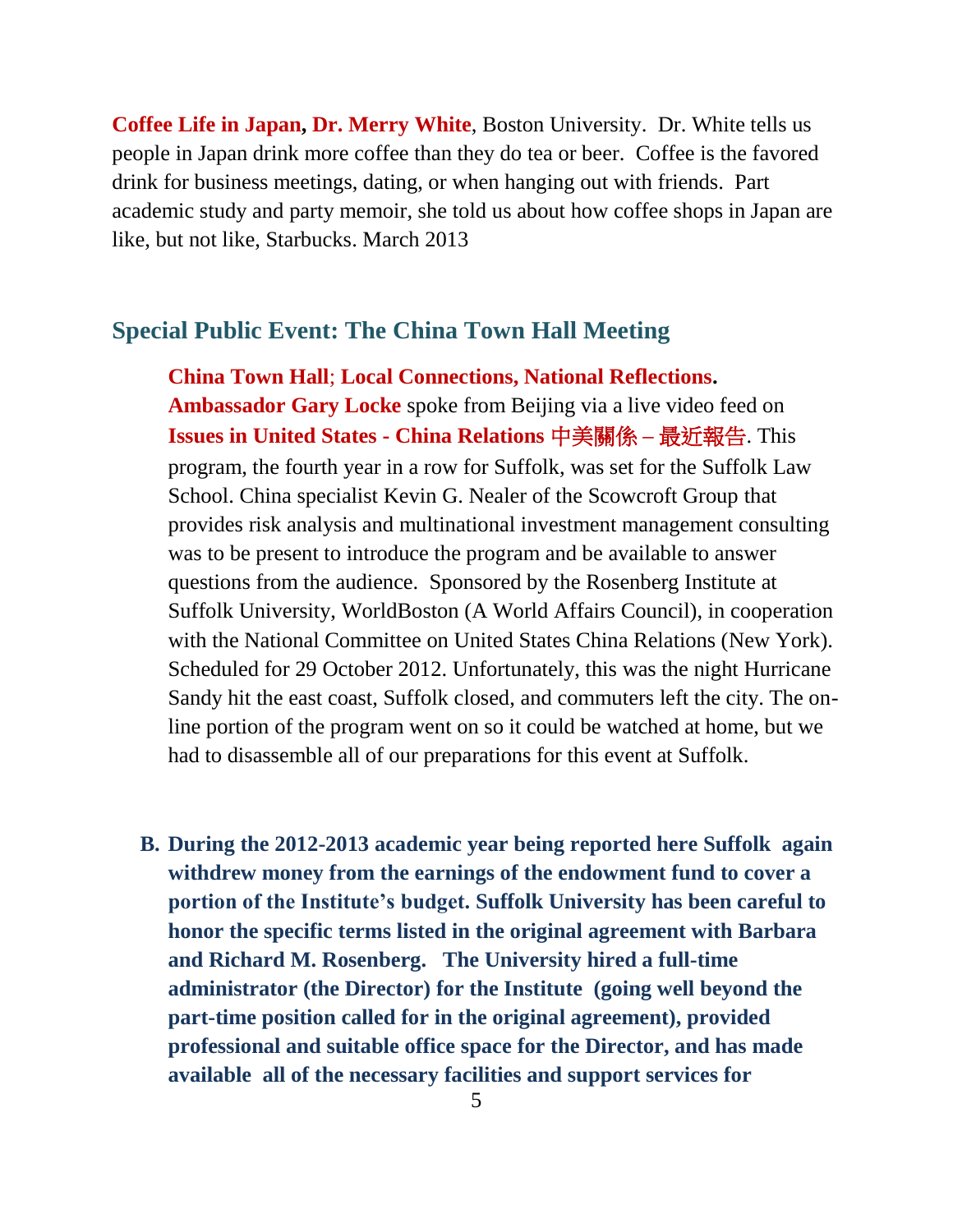**Rosenberg Institute activities . It has also supported the marketing and communications activities of the Institute. The Institute used University email lists, as well as the email lists developed by the Institute, to advertise all of its programs and activities.**

**This Report is submitted in accordance with the original Terms of Agreement.**

**C. Cooperation with the Asian Studies Program. As administrator of the Rosenberg Institute, the Director was asked by the University to cooperate with the Asian Studies Program established in fall 2009. In some cases the Rosenberg Institute lent its name in support of these activities and used its email lists to help draw an audience. The Asian Studies Program is chaired by Professor Da Zheng. The activities of the Asian Studies Program were covered entirely by Suffolk University funds. These programs helped to promote an interest in Asia on the campus and to encourage interested students to select an Asian Studies major or minor. Students from other campuses in the area attended these events, though the majority were Suffolk students. Many faculty members, from Suffolk and nearby schools, were also present at all of these events. The Director of the Rosenberg Institute was actively involved in all of the events listed below.**

## **Promoting Suffolk's Asia-Related Activities**

**Dr. Suleski continued to use his extensive of email contacts to publicize Suffolk programs and activities related to Asia. The lists keep growing but the only people added are those who voluntarily give their contact information. These emails build a sense of community among those who are interested in Asia. They draw in other organizations who ask Dr. Suleski to publicize their Asia-related talks or programs.**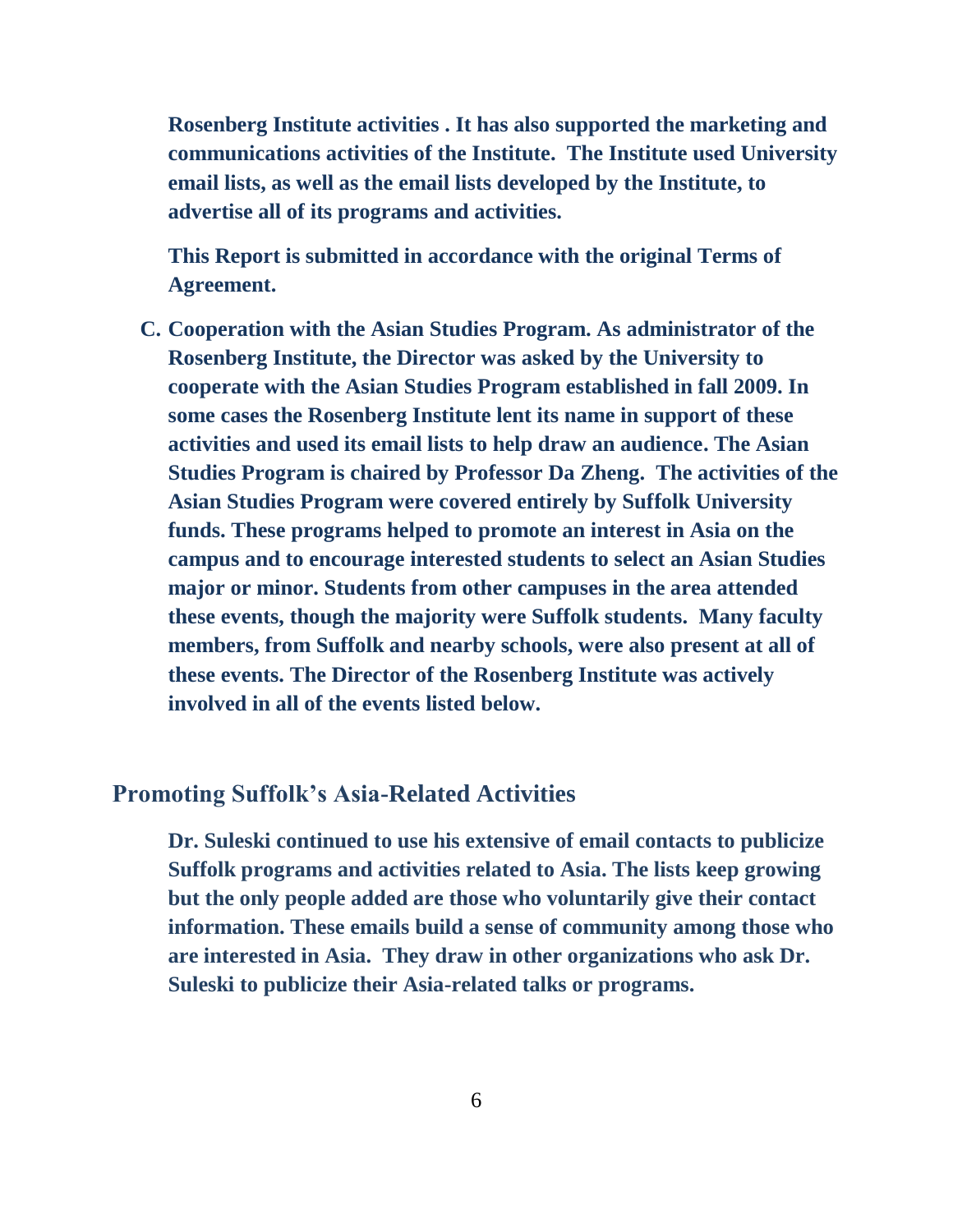**Suffolk students studied in China, Japan and Korea during the 2012-2013 academic year**. Suffolk had four students in Tokyo at Sophia University during the academic year. We had two students in China, accepted as part of a special Fulbright program which gave them full scholarships. They were the subject of local news coverage by Chinese TV in Xian where they were living. In summer of 2013 we had four students studying in Seoul. These students joined the Summer Korean Language Institute at Yonsei University. They each received a scholarship from the Chongha Scholarship Foundation in Seoul, arranged through the cooperation of Dr. Suleski and Dr. Henry Kim (Economics). Some had the option of an internship at a Korean company. The Rosenberg Institute was active in publicizing the opportunities for students, in recruiting and interviewing candidates for the Asia study abroad programs.

In October 2012 the **Asian Studies Program held an Open House**. The purpose was to allow our students who had been on study abroad in the 2011-2012 academic year, including the 2012 summer programs,. The students showed slides taken while abroad in Asia, and talked about their experiences from their student perspective. Free Asian food was served. Several Asian Studies faculty introduced themselves and told about the courses they would offer in the spring 2013 semester.

Once again the Rosenberg Institute was a co-sponsor when the Suffolk community celebrated the **Year of the Snake at a Lunar New Year Party** in February 2013. The program on that occasion included Chinese music played by several students on traditional instruments, and some guessing games popular with the international students. An excellent spread of Chinese food was enjoyed by all present. Dr. Suleski spoke in Chinese to extend the wishes of the Institute to all Suffolk students of Chinese and Asian ancestry.

In March 2012 the Rosenberg Institute co-sponsored a day-long **Suffolk Asia Business Forum** at the Sawyer Business School . The Rosenberg Institute teamed up with the Suffolk Asian Business Club (SABC) and the Suffolk University Asia Business Forum (SABF) to put on the event, where a number of prominent executives told about doing business with Asia. All of the students present agreed that it was the best networking event any Suffolk student interested in Asia could ask for.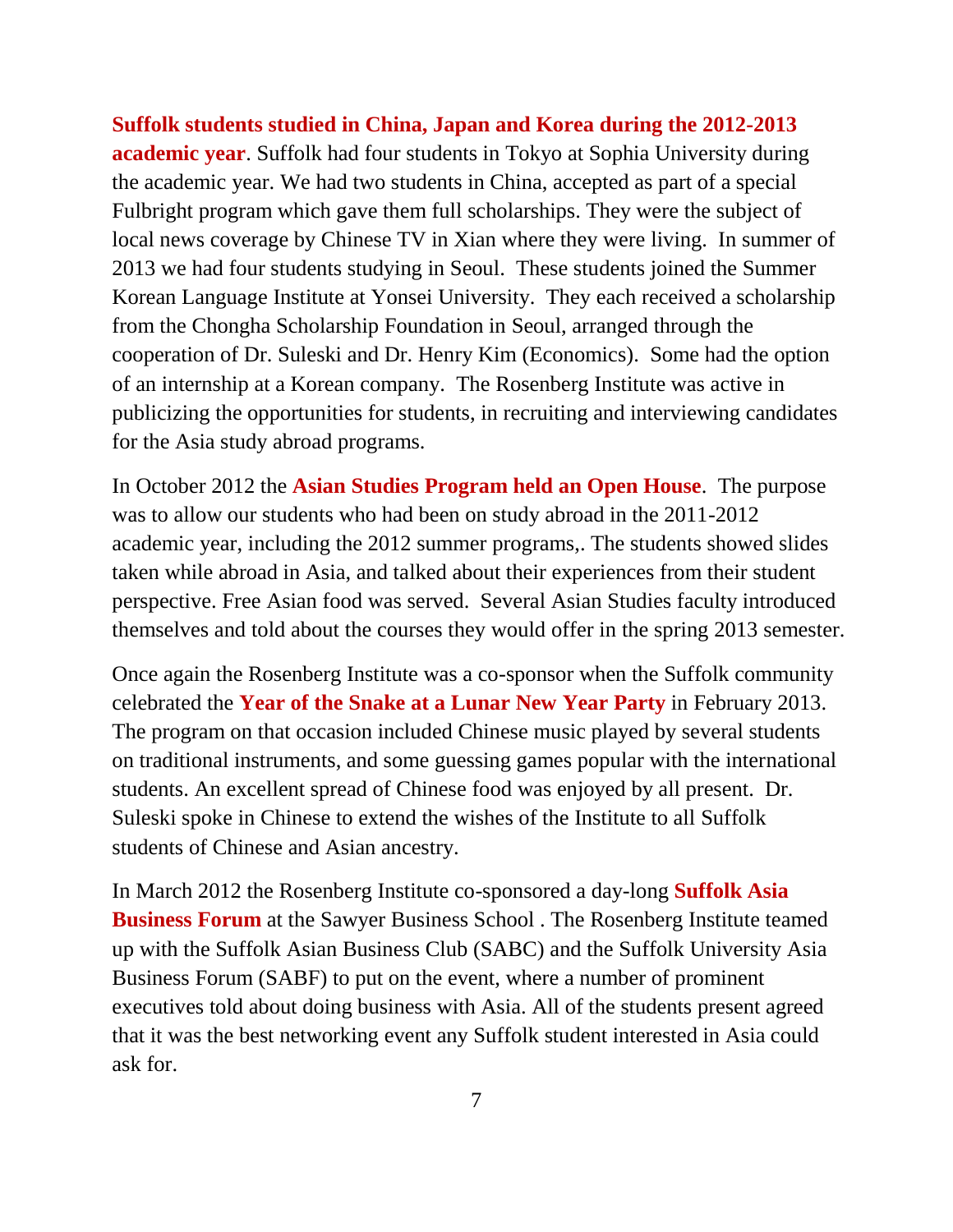In April 2012 the Rosenberg Institute was involved in promoting **Asian American Heritage Month at Suffolk**. The highlight was a talk by noted educator **Peter Nien-chu Kiang** 江念祖, Director of the Asian-American Studies Program at UMass Boston. He spoke about "Education and Empowerment for Asian Americans in Boston". The Rosenberg Institute cooperated with the Suffolk Office of Diversity Services to present the program.

In May 2013, in **cooperation with the Ford Hall Forum**, the Rosenberg Institute co-sponsored **The Chinese-American Dream**, with author **Anchee Min**. Moderated by Professor Elif Armbruster of Suffolk's English Department. The author's new book *The Cooked Seed,* tells her story of leaving China after the Cultural Revolution and coming to the United States. She worked five jobs at once, suffered rape, exhaustion and divorce. She told us about her unique immigration narrative.

**D. Every attempt was made to increase the visibility of the Rosenberg Institute and the Asian Studies Program at Suffolk. The section below indicates the major categories of these activities: Welcoming Visitors to the Institute; Promoting Suffolk's Asia-Related Activities; Community Outreach Programs.**

### **Visitors to the Rosenberg Institute in 2012-2013**

Dr. Suleski is always pleased to welcome professional visitors to the Institute, where they learn about our programs and also relate the projects they are working on. They offer advice about possible projects and directions we might take. In no small measure, they help to spread the word about the active programs of the Rosenberg Institute to their own institutions. During the 2012-2013 academic year a number of other Asia-related institutions in New England asked the Rosenberg Institute to help publicize their events and draw an audience. These instances represented a recognition of the active programs and influenctial position of the Rosenberg Institute. Requests came from: The Asia Center at Harvard, the Asian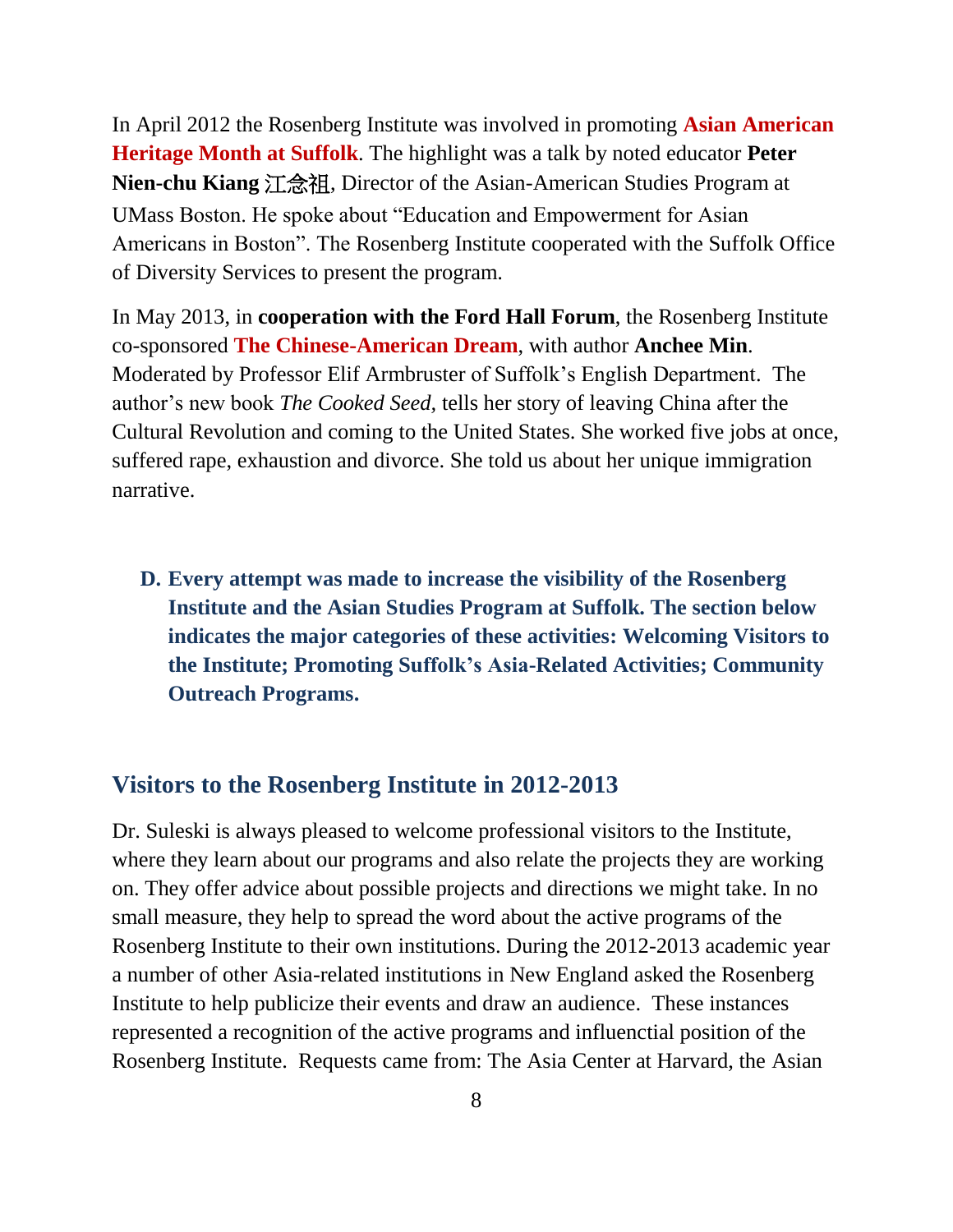Studies Program at Boston University, UMass Boston, and The Asia Initiatives at Middlesex Community College.

## **Visitors to the Rosenberg Institute 2012-2013**

**Zhang Zhiqiang** 張志強**.** Dr. Zhang is Chair of the Department of Publishing Science in the School of Information at Nanjing University in China. He is also Deputy Chair of the National Steering Committee for the Professional Degree of the Publishing Program in China. He was on the Suffolk campus leading a delegation of students participating in the Summer Language Program for Internationals from his university. We renewed our friendship of many years and talked about the transition from the hard copy to the digital age in publishing and information delivery. July 2012.

**Ming T. Wong** 黃明達. Dr. Wong is a medical doctor who was trained in China but has lived in the US for over the past thirty years. He is currently writing about the concepts behind Chinese medical thinking in comparison to the values and standpoints of Western medical thought. He has published in both Chinese and English on this topic, but wishes to improve his presentation of this material. We discussed issues of translation and where he might find a qualified research assistant. September 2012.

**Ueda Takako** 上田貴子. Dr. Ueda is a professor at Kinki University in Osaka, Japan. She is specializing in historical Manchuria, the same area as my research. We talked about the current state of the field, which is currently a very active field of academic inquiry. She gave me a copy of a recently published book which contains an article by her. She is familiar with research in this field in Japanese, Chinese, English and Russian. September 2012.

**Victor Seow.** Victor is a PhD candidate at Harvard, specializing on the natural ecology and environment of Northeast Asia, specifically coal and shale as used in energy production since 1900. Victor organized a panel at Harvard on modern Manchuria one year ago, and has returned from a year of study in Japan. He had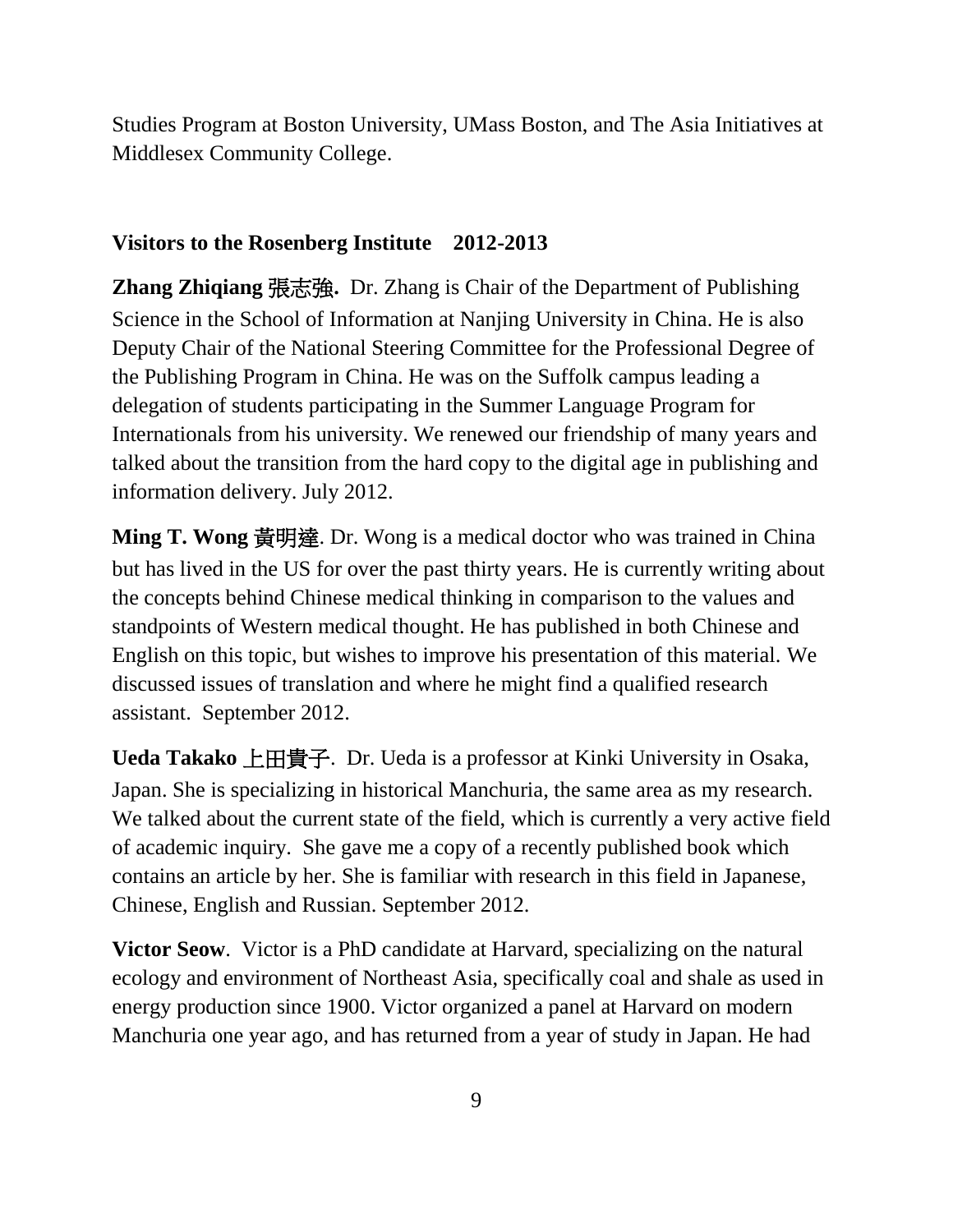met Professor Ueda in Japan, and so accompanied her to our lunch. September 2012.

**Karen Christensen** Karen is the CEO of Berkshire Publishing, located in Great Barrington in the western region of Massachusetts. Her company has concentrated on environmental issues, along with publishing about Asia and China. Many of their publications are delivered digitally, and they also combine both concerns of the company, such as issuing studies on environmental issues in Asia. I once assisted the company by writing a cover blurb for a book of theirs, and we also talked about the occasional paper series of the Rosenberg Institute. September 2012.

**Fan Kun** 樊堃 Dr. Fan is on the Faculty of Law at the Chinese University of Hong Kong. This academic year she is a Visiting Scholar the Harvard-Yenching Institute. In addition to discussing her research about issues in contemporary Chinese contract law and examining some of the Chinese historical legal documents in my collection. The Rosenberg Institute put Dr. Fan in touch with the Suffolk Law School at her request to explore cooperative programs with the Chinese University of Hong Kong. November 2012.

The Rosenberg Institute hosted the visit of a **delegation from Yonsei University in Korea**, which is rated as the top private university in Korea. The delegation met with Director Suleski as well as Dean Greenberg, Associate Dean Royo, Professor Zheng the Director of Suffolk's Asian Studies Program, and Beth Engwall, Director of Study Abroad. The delegation was composed of: **Lee Insung** 이인성. Dr. Lee is Chancellor of the Wonju campus of Yonsei University. Dr. Lee is a specialist in international relations, and he met one of our Suffolk students who is studying international relations and is interested in studying in Korea. (She is currently in Korea on our Suffolk summer program.); **Lee Kyoungjoung** 이경중. Dr. Lee is Dean of Academic and Faculty Affairs at the Wonju Campus of Yonsei University. The Wonju campus has a large biomedical facility, and his research is on biomedical engineering; **Kim Myoungjin** 金明侲**.** Dr. Kim is Dean of the International Education Center. He welcomes Suffolk students to attend his Center, where they can receive instruction in English. **Osawa Kimiko** 大澤貴美子**.** Dr.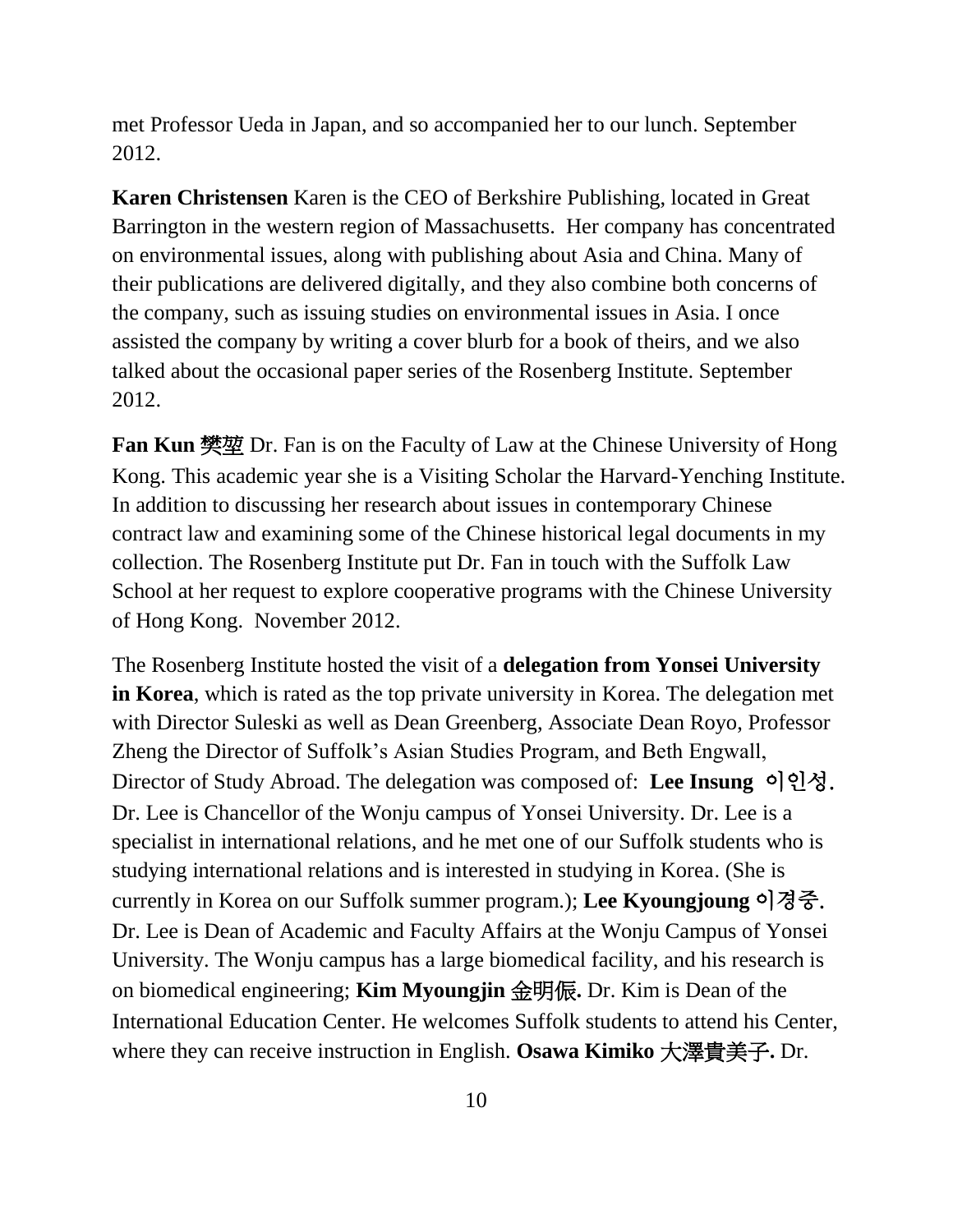Osawa is an Assistant Professor of Political Science at the East Asia International College at the Wonju campus. Her field is research is contemporary Japanese politics. December 2012.

**Bob Graham.** Mr. Graham is Director of the Publications Program of the Harvard University Asia Center. These books are distributed through Harvard University Press. Mr. Graham recently took up his post, so our discussion was about the publishing world and the process by which these Asia-related books are reviewed and edited. February 2013.

**Li Ren-Yuan** 李仁淵**.** Mr. Li is a Researcher at the Academia Sinica in Taiwan. He is temporarily at Harvard finishing up his PhD dissertation on folk documents found in Fujian in South China during his recent field research there. He located and photographed family documents held by typical farmers and passed down through generations of their families. This is a new way of documenting the lives of ordinary people in China over the past several hundred years. February 2013.

**Melissa Brown.** Dr. Brown was a research fellow at Radcliffe College and is now at the Fairbank Center at Harvard. She has collected data on elderly females living in rural China about their lives from the 1920s on (data was collected up to about 1998). These first-hand reports tell about the degree to which women worked in the fields, how they coped with bound feet, the differing prerogatives of men and women, changing market distribution practices, and more. Several articles about these studies have appeared and more are due. March 2013.

**Jon D. Mills.** Mr. Mills is Manager at the Harvard Asia Center. He brought a prospective Suffolk student to visit our campus. I showed both of them the campus and we visited with an admissions officer. Jon is also involved at Harvard with the conference series Asia-Vision 21. We have worked together in the past on projects. April 2013 (The student has joined the freshmen class at Suffolk.)

**Lin Wei-ping** 林瑋嬪**.** Dr. Lin is a professor of Anthropology at National Taiwan University in Taipei, currently doing advanced research at Harvard. Her field is popular religious practices, including ceremonies and spirit possession, which Dr. Suleski describes in his lectures on religious Daoism. A useful conversation took place. May 2013.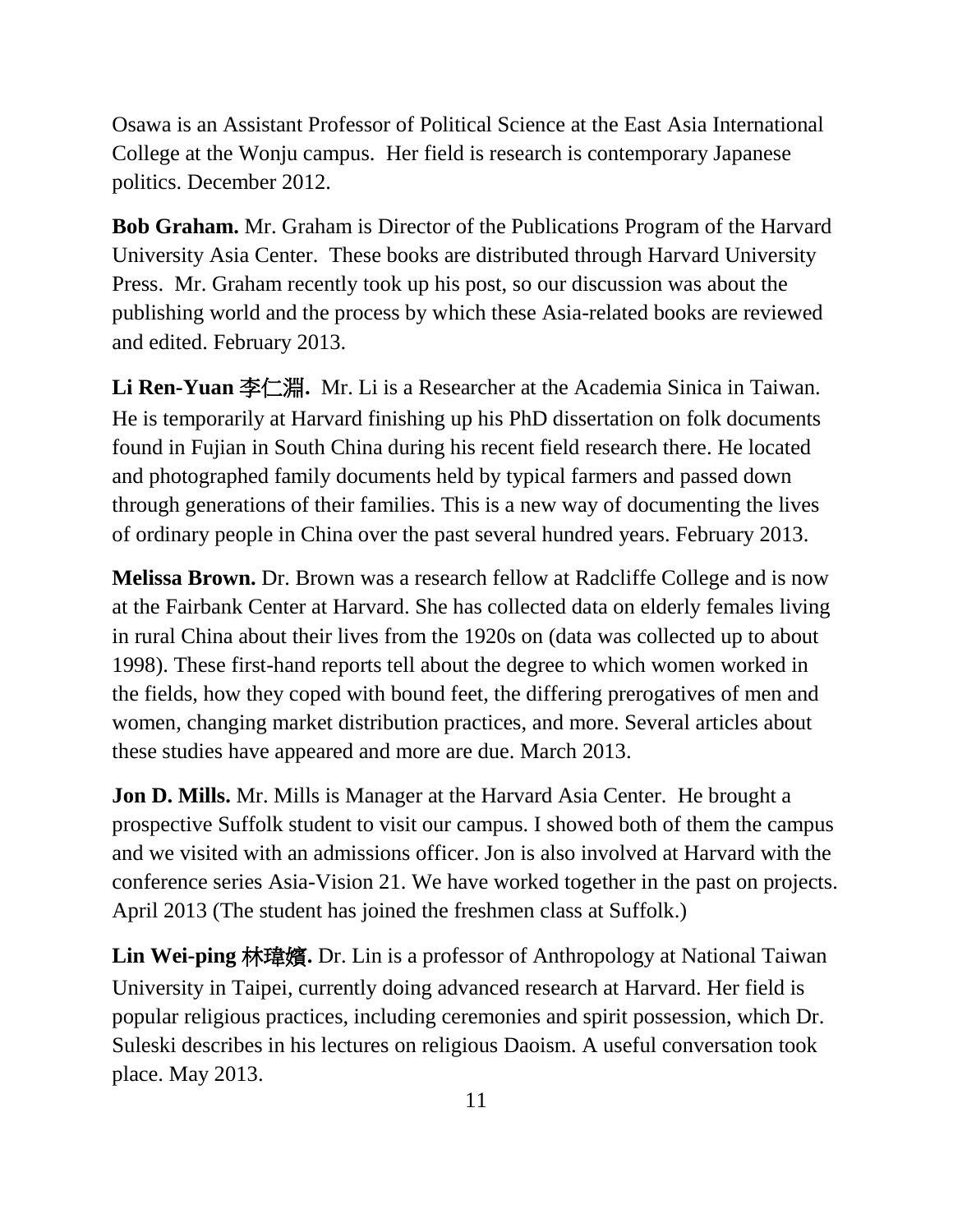## **Community Outreach Programs**

In September 2012, for the third year in a row, through the Rosenberg Institute, Suffolk provided a welcoming meeting space to the Taiwan diplomatic office in Boston, the **Taipei Economic and Cultural Office (TECO),** for their annual gathering titled **Taiwan Student Leaders in America** 台灣留學生交流會. Outstanding students from Taiwan studying the in United States were brought to the Suffolk campus for a full day of exchanging ideas and experiences. The costs were completely covered by TECO.

The Rosenberg Institute continues to endorse the **Chinese Historical Society of New England** (CHSNE) as one of our community outreach partners. Suffolk faculty serve on the board of this organization. The Society's annual dinner was held in September 2012 at the China Pearl Restaurant in Boston's Chinatown. In addition to Dr, Suleski and a number of Suffolk faculty, we also met two Suffolk students from Chinatown who were receiving scholarships awarded through the auspices of CHENSE.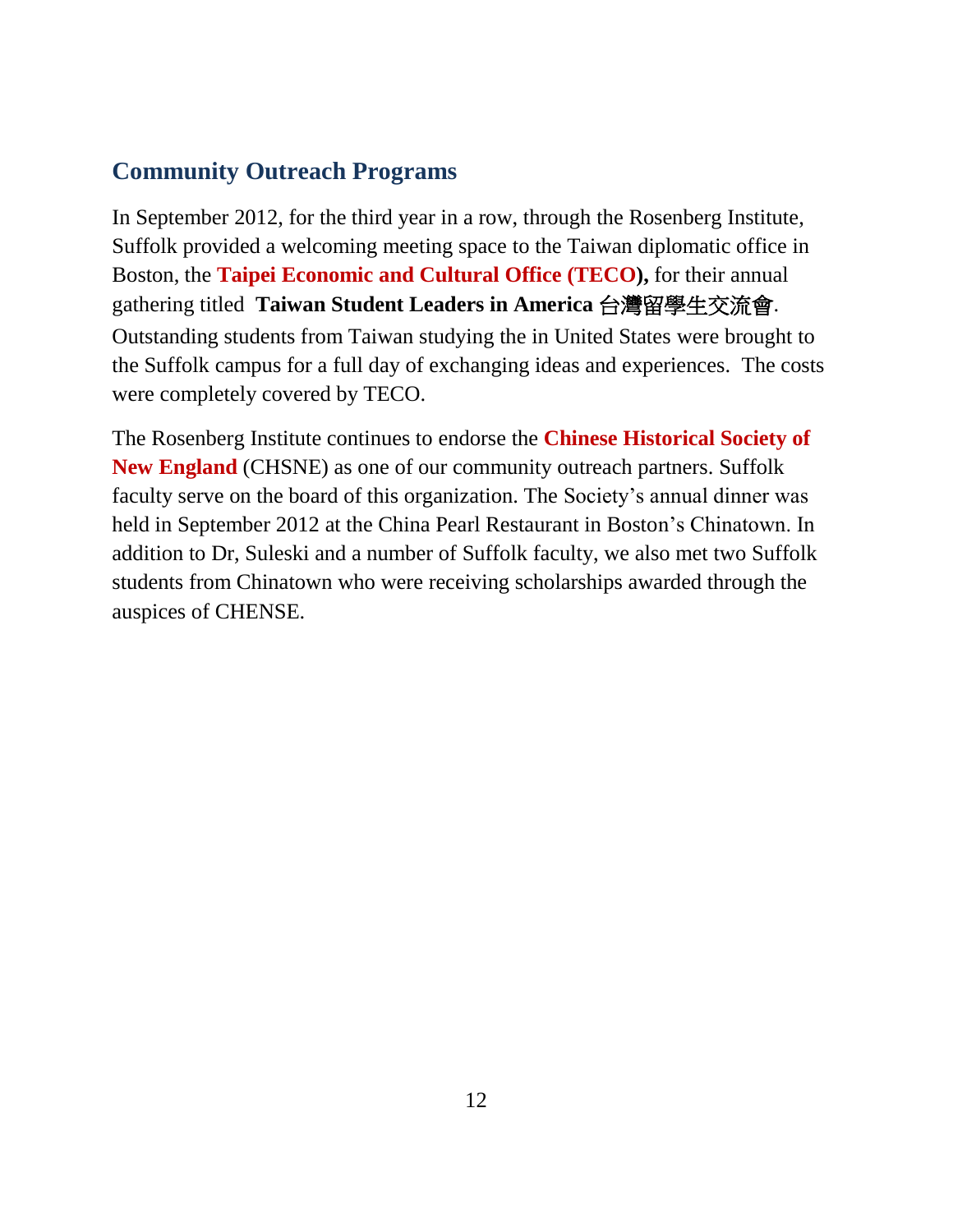

A photo of the Suffolk delegation at the CHSNE gathering and the two students. Left to right: Ambassador Friedrich Lohr, Suffolk's Distinguished Visiting Scholar; Prof. Allan Tow, Government Department; two CHSNE scholarship students attending Suffolk, Jason Wong and Jonathan Huang; Ronald Suleski, Director of the Rosenberg Institute; Prof. Robert Hannigan, History Department; Prof Da Zheng, Director of the Asian Studies Program.

**Primary Source** is a non-profit organization advocating for the teaching about Asia in the junior high and high school curriculum. They have achieved a notable success in New England, which ranks as one of the best regions in the country in terms of offering courses and study units about Asia. The Rosenberg Institute endorses Primary Source as one of our Community Outreach Partners. Their annual gathering was held in October 2012. In April 2013 Primary Source cosponsored the National Chinese Language Conference at the Marriot Copley in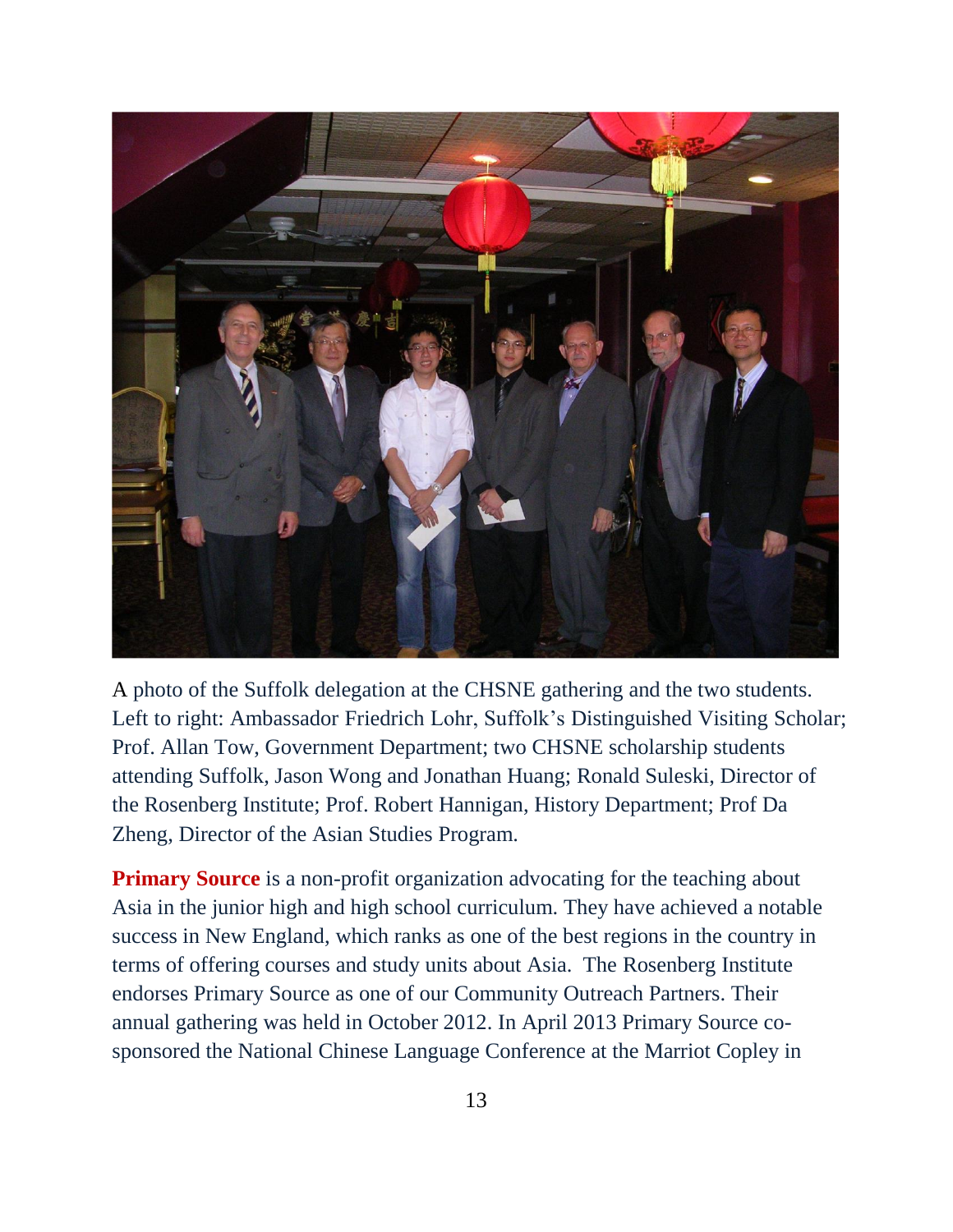Boston. This was in conjunction with the Asia Society and the College Board. Thousands of teachers, academic administrators, non-profit executives, and even Chinese language students attended. The Rosenberg Institute assisted in promoting this event and Dr. Suleski attended the Plenary Session.

In November 2012 the **Asian Task Force against Domestic Violence (ATASK)** held a social gathering and buffet dinner. This organization does important work by providing intervention and counseling for Asian women in the state who are victims of domestic violence. A Suffolk faculty member and a member of the Asian Studies Committee, Dr. Sukanya Ray in Psychology, is a board member of this group.

In December 2012 Suffolk University and the Rosenberg Institute **hosted 17 students and faculty from Brookline High School**. They were welcomed by Dan Wu from International Student Advising and Study Abroad, who is a graduate of BHS. Ronald Suleski of the Rosenberg Institute also welcomed the students to our campus. Suffolk Student Ambassador Brad Migliacci then took everyone on a tour of Suffolk. Eight of these students were from the Gaoxin School in Xian China, staying with host families in Brookline. Nine of the students were from BHS. They were studying Chinese and in the spring 2013 semester they lived with their host families in China.

In March 2013 the **Boston Chinatown Community Center (BCNC) annual Chinese New Year banquet** was held at the Empire Garden Restaurant in Chinatown. The Rosenberg Institute endorses their activities, which are widely recognized in the Boston area. A delegation from Suffolk including Dr. Suleski attended their annual banquet. BCNC continues to expand their programs, They have provided internship opportunities for Suffolk students, and in the past have hired Suffolk students for their staff.

In April 2013 Dr. Suleski was invited to speak to a Chinese citizens group in Newton. Titled the **Arts and Culture Group (***wenyi xiaoji* 文藝小集**),** they wanted to know about Dr. Suleski's research, and at the same time proudly showed the facilities of the building they own in Newton. The group's activities are bi